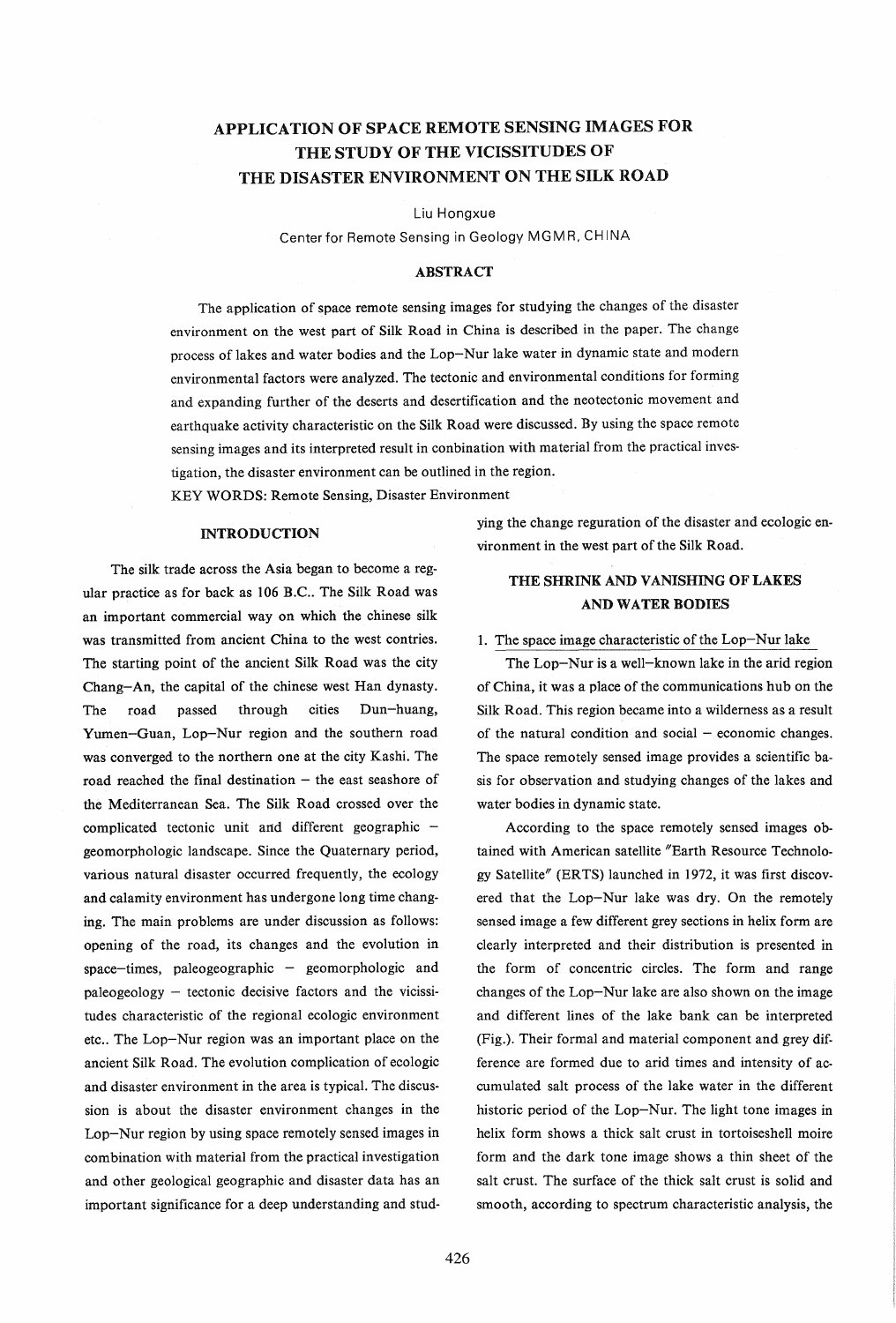spectrum reflectivity will be intensive, therefore the light tone was shown on the image. The surface of the thin sheet salt crust is soft and rough, it has strong absorption of the spectrum, so that dark tone was shown on the space image.

#### 2. The dry changes of the Lop-Nur lake

Since the Middle Holocene epoch, the natural environment change took place and human activities were intentified, the lake gradually retreats in the southwestern direction due to the reduced discharge from the river Tarim into the Lop-Nur lake. A few concentric circle imagery with narrow range appeared on the space images (Fig.). It records tracks of the lake left over during its historic evolution process.

Since the Tertiary period the Lop-Nur lowland was occupied by vast lakes. There is a large number of sediment materials. The Lop-Nur lake all long was a shallow water after its formed time, it is proved by the rich content of the gypsum stratum in the low part of the geological section. The shallow water is evaporated in the dry climate condition, after the evaporation the salt was accumulated here. There is not the gypsum stratum in the high part of the geological section, it is proved that lake water of the Lop-Nur was relatively rich from the end of the Pliocene epoch to the early of the Quaternary period.

3. The lake water dry was caused by modern environmental factors

From the analysis of the historical materials, the dry of the Lop-Nur lake water was caused by modern environmental factors. According to the historical records,



Fig. Interpreted map of the Landsat image (MSS) of the Lop-Nur region

the area of the Lop-Nur lake water was reached 150 sq km at the 6th century A.D. The Lop-Nur lake reached to the west part of the Agick valley at the 476 B.C.. According to the records in 1782, the Lop-Nur lake water occupied 100 km from east to west, over 50 km from north to south. At the end of the Qing dynasty  $(1616 - 1911 \text{ A.D.})$ . the area of the Lop-Nur lake was in 40-45 km in length and the narrowing area was still more than that at the early of the Qing dynasty. The field surveying area of the lake reached 1900 sq km in 1931, the area reached 3006 sq km in 1942, enlarge the area in 60% than in 1931. According to the topographic map in scale 1:200000 which was surveyed in 1962, the area of the lake reached 660 sq km. According to the investigation at the area there was water in the Lop-Nur lake in the 50's. The lake's coordinate is 40  $^{\circ}$  - 41  $^{\circ}$  north latitude and 90  $^{\circ}$  10' - 90  $^{\circ}$  30' east longitude. Until the end of the 19th century the Lop-Nur lake wasn't dry, the water supply from the Kraheshun lake was admited, after the streaming water from the Tarim river into the Kraheshun lake, the river water was getting into the Lop-Nur lake through the river course of length 400 km. In the 70's, there have been developing of agriculture and pasturage in the middle-upper reaches of the Tarim and Kong-que rivers. The all runoff of rivers was blocken, the Lop-Nur lake has became dry. The discovering of the Lop-Nur lake's dry is due to satellite images which first to people demonstrates the fact that the Lop-Nur lake is dry.

### 4. Comparison of lake changes

Several lakes in the area have been gone through the dry changes. According to the investigation result in 1959, the Taitma lake was situated in the range with coordination 39 ° 26' north latitude and 88 ° 30' east longitude. The area of the lake water have been reached 88 sq km. The average depth of the lake was  $30 - 40$  cm, it was became dry in 1981.

The Kraheshun lake is situated  $39°35'$  north latitude and 89 $^{\circ}$  15' - 90 $^{\circ}$  00' east longitude, the area was about 1100 sq km. It was a freshwater lake when someone had a investigation in 1876 and 1897. This lake was became dry can was interpreted in air remotely sensed images, according to the record in the historical documents the lake became dry in 1931.

From the interpreted satellite images we can see that several deltas are generated at the entrance to te Lop-Nur lake (Fig.) and these deltas are in correspondence with a few different grey section images in helix form. The rela